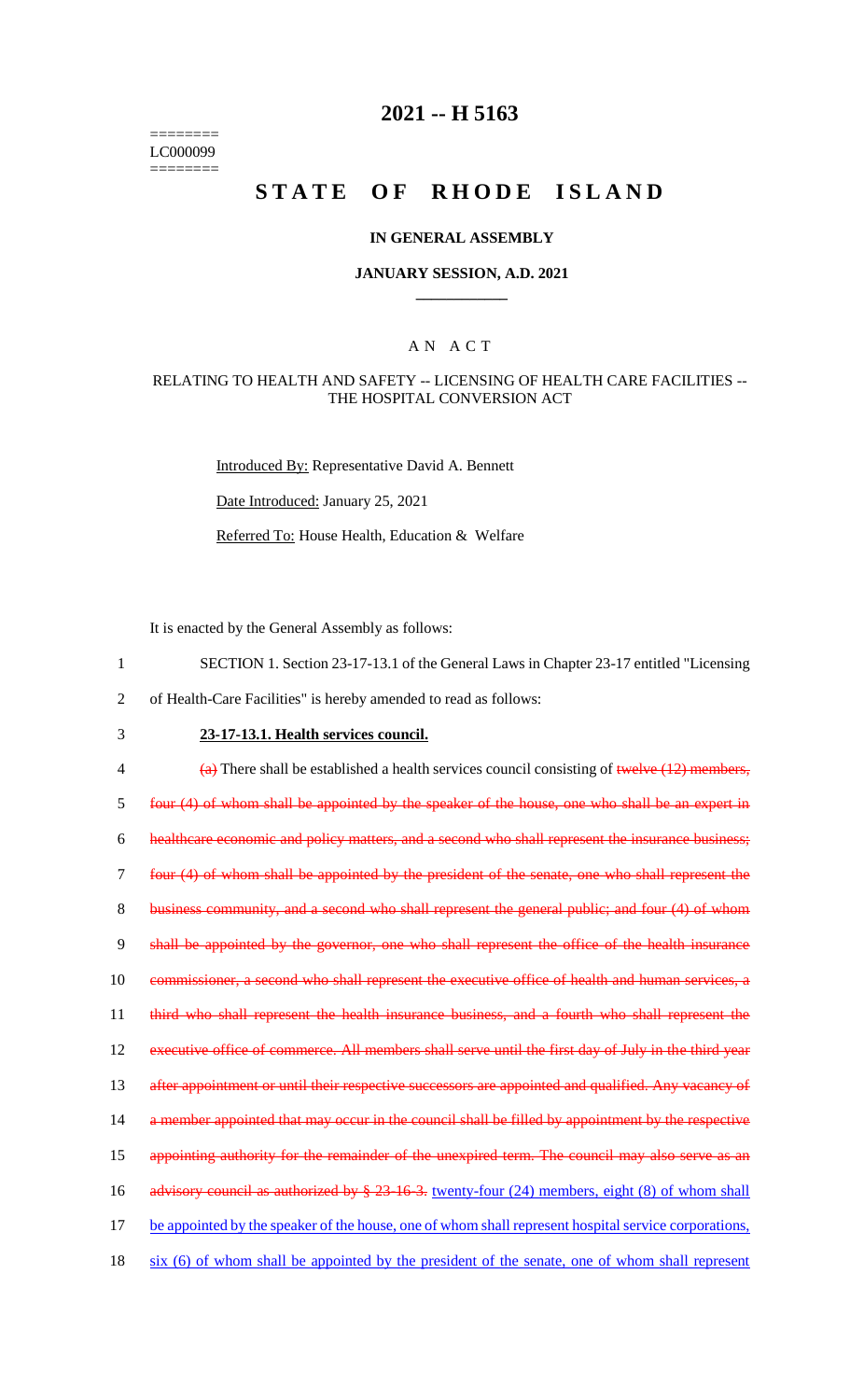1 hospitals and one of whom shall represent the business community, and ten (10) of whom shall be 2 appointed by the governor, one of whom shall represent the state budget office, one of whom shall represent the department of human services and two (2) of whom shall be members of the general public that maintain their principal residence within fifteen hundred feet (1500') of a licensed 5 hospital. The governor shall appoint members of the council in staggered appointments, three (3) members one year, two (2) members the next year, and two (2) members the year after that. All 7 members shall serve until their successors are appointed and qualified. In the month of February in 8 each year, the governor shall appoint successors to the members of the council whose terms shall expire in that year, to hold office commencing on the first day of March in the year of appointment 10 until the first day of March in the third year after appointment or until their respective successors 11 are appointed and qualified. Any vacancy of an appointed member which may occur in the 12 commission shall be filled by appointment by the respective appointing authority for the remainder 13 of the unexpired term. The council may also serve as an advisory council as authorized by § 23-16-14 3.  $\leftrightarrow$  A person may not be a member of the health services council if the person is required 16 to register as a lobbyist as defined under chapter 139 of title 42. (c) Notwithstanding any laws, rules, or regulations to the contrary, all recommendations of 18 the health services council shall be by a majority vote of its members present at the time the vote 19 is taken. SECTION 2. Sections 23-17.14-6, 23-17.14-7, 23-17.14-8, 23-17.14-11, 23-17.14-12.1, 23-17.14-14, 23-17.14-17, 23-17.14-28 and 23-17.14-30 of the General Laws in Chapter 23-17.14 entitled "The Hospital Conversions Act" are hereby amended to read as follows: **23-17.14-6. Initial application -- Conversions involving for-profit corporations or not- for-profit as acquirors.** (a) No person shall engage in a conversion with a for profit corporation as the acquiror and a not-for-profit corporation as the acquiree involving the establishment, maintenance, or operation of a hospital or a conversion subject to § 23-17.14-9 without prior approval of both the department of attorney general and the department of health. The review of the two (2) departments shall occur concurrently, and neither department shall delay its review or determination because the other department has not completed its review or issued its determination. The applicant may request that the review by the departments occur concurrently with the review of any relevant federal regulatory authority. The transacting parties shall file an initial application in accordance with subsection (b) of this section that shall, at minimum, include the following information with respect to each transacting party and to the proposed new hospital: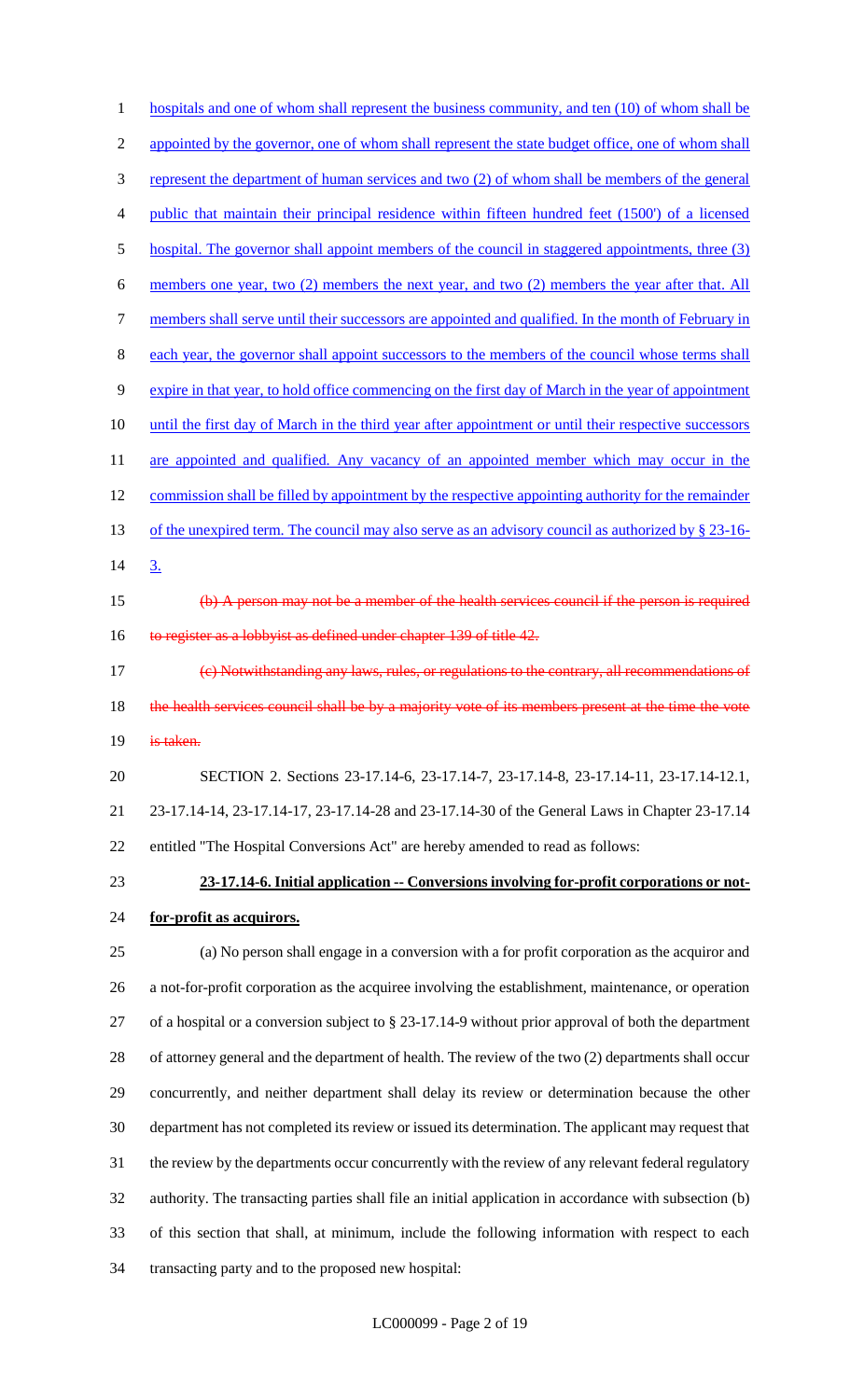(1) A detailed summary of the proposed conversion;

(2) Names, addresses and phone numbers of the transacting parties;

 (3) Name, address, phone number, occupation, and tenure of all officers, members of the board of directors, trustees, executives, and senior managers, including for each position, current persons and persons holding such position during the past two (2) years;

 (4) A list of all committees, subcommittees, task forces, or similar entities of the board of directors or trustees, including a short description of the purpose of each committee, subcommittee, task force, or similar entity and the name, address, phone number, occupation, and tenure of each member;

 (5) Agenda and minutes of all meetings of the board of directors or trustees and any of its committees, subcommittees, task forces related to the conversion, or similar entities excluding those focused on peer review and confidential medical matters, that occurred within the two (2) year period prior to submission of the application, including, upon the request of the department or attorney general, any meeting packages;

- (6) Articles of incorporation and certificate of incorporation;
- (7) Bylaws and organizational charts;

 (8) Organizational structure for existing transacting parties and each partner, affiliate, 18 parent, subsidiary or related corporate entity in which the acquiror has a twenty percent (20%) or

greater ownership interest;

(9) Conflict of interest statements, policies and procedures;

(10) Names, addresses and phone numbers of professional consultants engaged in

connection with the proposed conversion;

 (11) Copies of audited income statements, balance sheets, other financial statements, and management letters for the past three (3) years and to the extent they have been made public, audited interim financial statements and income statements together with detailed description of the financing structure of the proposed conversion including equity contribution, debt restructuring, stock issuance, partnership interests, stock offerings and the like;

 (12) A detailed description of real estate issues including title reports for land owned and lease agreements concerning the proposed conversion;

 (13) A detailed description as each relates to the proposed transaction for equipment leases, insurance, regulatory compliance, tax status, pending litigation or pending regulatory citations, 32 pension current retirement plan descriptions and other employee benefits benefit plan descriptions, as well as any planned changes thereto, environmental reports, assessments and organizational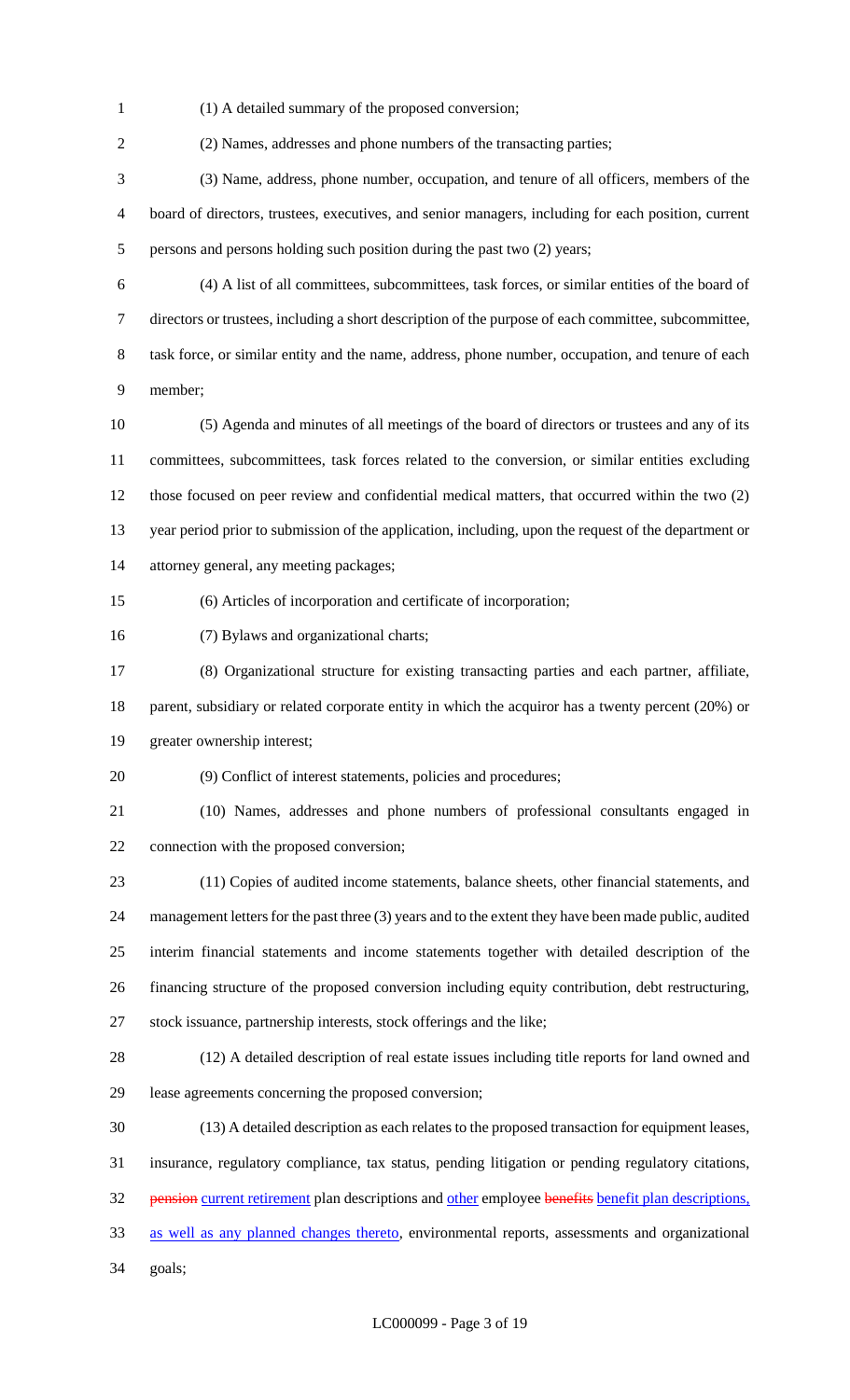(14) Copies of reports analyzing the proposed conversion during the past three (3) years including, but not limited to, reports by appraisers, accountants, investment bankers, actuaries and other experts;

 (15) Copies of any opinions or memoranda addressing the state and federal tax consequences of the proposed conversion prepared for a transacting party by an attorney, accountant, or other expert;

 (16) A description of the manner in which the price was determined including which methods of valuation and what data were used, and the names and addresses of persons preparing the documents, and this information is deemed to be proprietary;

 (17) Patient statistics for the past three (3) years and patient projections for the next one year including patient visits, admissions, emergency room visits, clinical visits, and visits to each department of the hospital, admissions to nursing care or visits by affiliated home health care entities;

 (18) The name and mailing address of all licensed facilities in which the for-profit corporation maintains an ownership interest or controlling interest or operating authority;

16 (19) A list of pending or adjudicated citations, violations, deficiencies or charges against the facilities listed in subdivision (a)(18) brought by any governmental agency or accrediting 18 agency, including all documentation and communications to and from the joint commission on 19 accreditation of health care organizations relative thereto within the past three (3) ten (10) years 20 and the status or disposition of each matter with regard to patient care and charitable asset matters; (20) A list of uncompensated care provided over the past three (3) years by each facility

22 listed in subdivision (a)(18) and detail as to how that amount was calculated;

(21) Copies of all documents related to:

(i) Identification of all charitable assets

(ii) Accounting of all charitable assets for the past three (3) years; and

(iii) Distribution of the charitable assets including, but not limited to, endowments,

restricted, unrestricted and specific purpose funds as each relates to the proposed transaction;

(22) A description of charity care and uncompensated care provided by the existing hospital

 for the previous three (3) year period to the present including a dollar amount and a description of services provided to patients;

(23) A description of bad debt incurred by the existing hospital for the previous three (3)

years for which payment was anticipated but not received;

 (24) A description of the plan as to how the new hospital will provide community benefit and charity care during the first three (3) years of operation;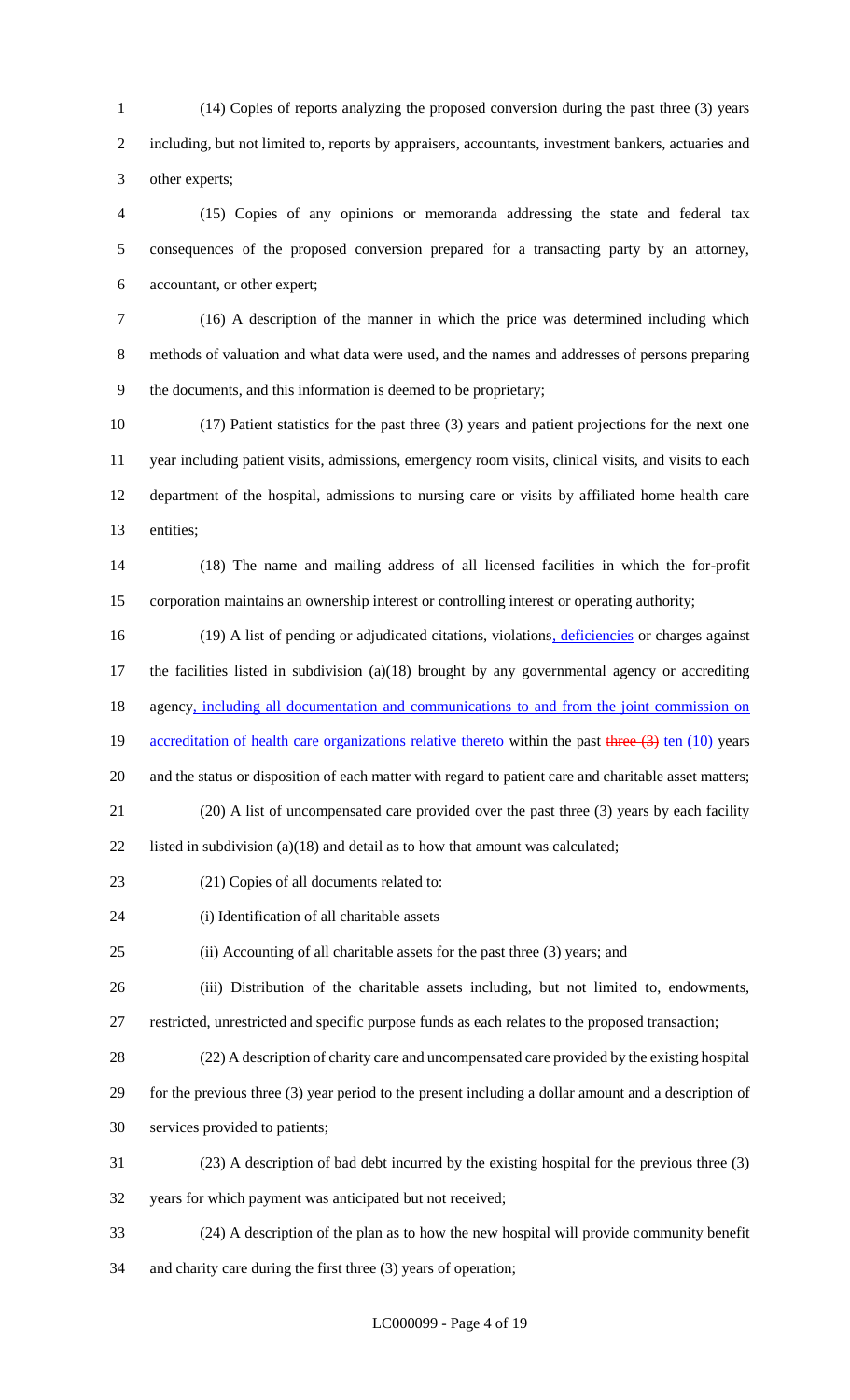(25) A description of how the new hospital will monitor and value charity care services

and community benefit;

 (26) The names of persons currently holding a position as an officer, director, board member, or senior manager who will or will not maintain any position with the new hospital and whether any said person will receive any salary, severance stock offering or any financial gain, current or deferred, as a result of or in relation to the proposed conversion;

 (27) Copies of capital and operating budgets or other financial projections for the new hospital during the first three (3) years of operation;

9 (28) Copies of plans relative to staffing during the first three (3) ten (10) years at the new hospital;

 (29) A list of all medical services, departments and clinical services, and administrative 12 services which will be maintained at the new hospital and the estimated length of time such services 13 shall be maintained;

 (30) A description of criteria established by the board of directors of the existing hospital for pursuing a proposed conversion with one or more health care providers;

 (31) Copies of reports of any due diligence review performed by each transacting party in relation to the proposed conversion. These reports are to be held by the attorney general and department of health as confidential and not released to the public regardless of any determination made pursuant to § 23-17.14-32 and not withstanding any other provision of the general laws;

 (32) A description of request for proposals issued by the existing hospital relating to pursuing a proposed conversion;

 (33) Copies of reports analyzing affiliations, mergers, or other similar transactions considered by any of the transacting parties during the past three (3) years, including, but not limited to, reports by appraisers, accountants, investment bankers, actuaries and other experts;

 (34) A copy of proposed contracts or description of proposed contracts or arrangements with senior managers, board members, officers, or directors of the existing hospital for severance consulting services or covenants not to compete following completion of the proposed conversion;

 (35) A copy or description of all agreements or proposed agreements reflecting any current and/or future employment or compensated relationship between the acquiror (or any related entity) and any officer, director, board member, or senior manager of the acquiree (or any related entity);

 (36) A copy or description of all agreements executed or anticipated to be executed by any of the transacting parties in connection with the proposed conversion;

 (37) Copies of documents or description of any proposed plan for any entity to be created for charitable assets, including but not limited to, endowments, restricted, unrestricted and specific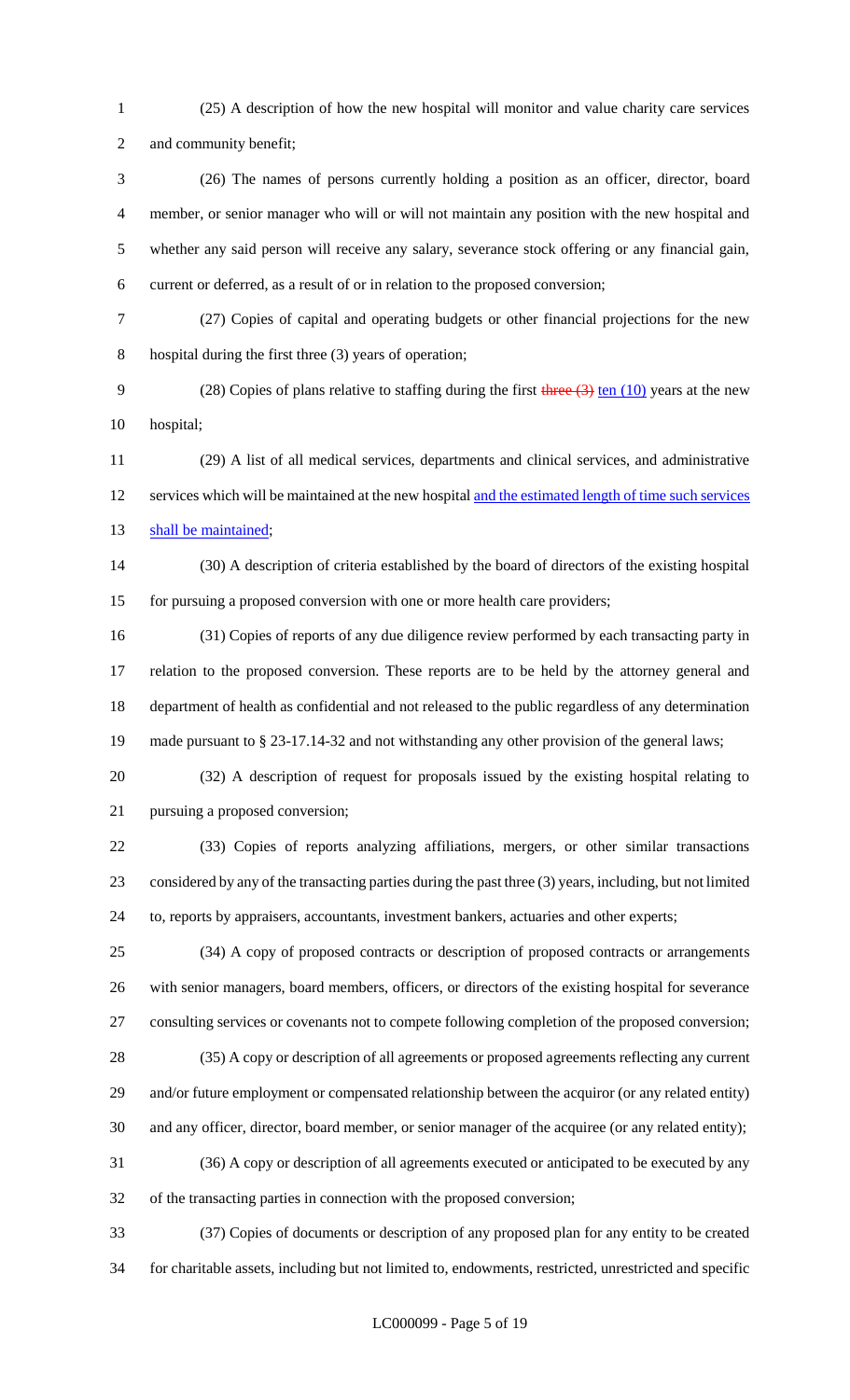purpose funds, the proposed articles of incorporation, by-laws, mission statement, program agenda, method of appointment of board members, qualifications of board members, duties of board members, and conflict of interest policies;

 (38) Description and detailed justification of all departments, clinical, social, or other 5 services or medical services that will be eliminated or significantly reduced at the new hospital and a transition plan ensuring existing patients' continued access to such services moving forward and 7 continued employment for those who lose their jobs;

 (39) Description of staffing levels of all categories of employees, including full-time, part- time, and contract employees currently working at or providing services to the existing hospital and description of any anticipated or proposed changes in current staffing levels;

 (40) Copies of current conflict of interest forms from all incumbent or recently incumbent officers, members of the boards of directors or trustees and senior managers, including the medical directors, of the transacting parties on a form acceptable to the attorney general; "incumbent or recently incumbent" means those individuals holding the position at the time the application is submitted and any individual who held a similar position within one year prior to the application's acceptance;

 (41) If the acquiror is a for profit corporation that has acquired a not for profit hospital under the provisions of this chapter, the application shall also include a complete statement of performance during the preceding one year with regard to the terms and conditions of approval of conversion and each projection, plan, or description submitted as part of the application for any conversion completed under an application submitted pursuant to this section and made a part of an approval for the conversion pursuant to § 23-17.14-7, 23-17.14-8 or 23-14.14-19;

 (42) Copies of IRS Form 990 for any transacting party required by federal law to file such a form for each of the three (3) years prior to the submission of the application.

 (b) Two (2) copies of the initial application shall be provided to each of the department of health and department of the attorney general simultaneously by United States mail, certified, return receipt requested. Filings may be submitted electronically if acceptable to the department of health and/or attorney general.

 (c) Except for information determined by the attorney general in accordance with § 23- 17.14-32 to be confidential and/or proprietary, or otherwise required by law to be maintained as confidential, the initial application and supporting documentation shall be considered public records and shall be available for inspection upon request.

 **23-17.14-7. Review process of the department of attorney general and the department of health and review criteria by department of attorney general.**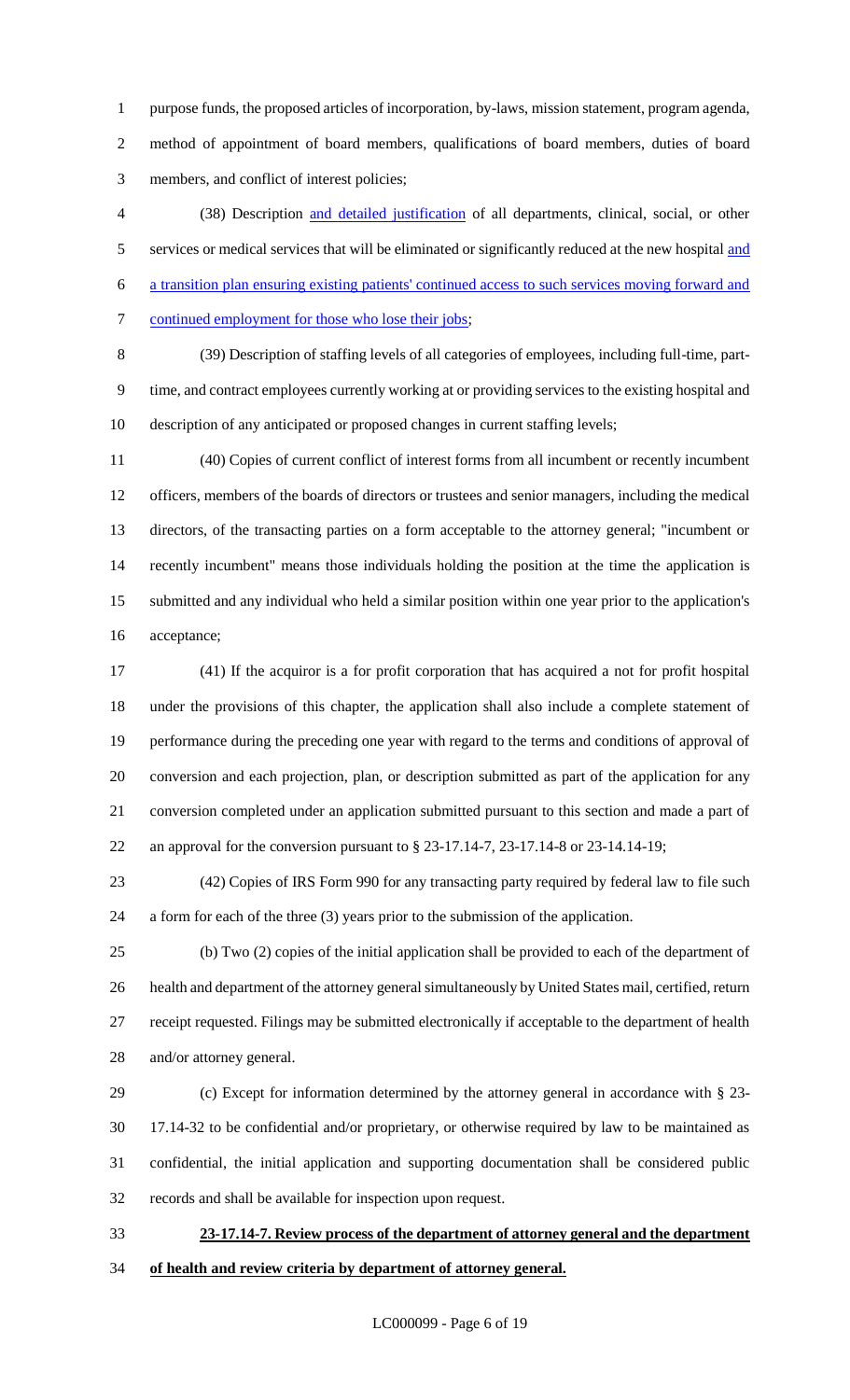(a) The department of attorney general shall review all conversions involving a hospital in which one or more of the transacting parties involves a for-profit corporation as the acquiror and a not-for-profit corporation as the acquiree.

 (b) In reviewing proposed conversions in accordance with this section and § 23-17.14-10, the department of attorney general and department of health shall adhere to the following process: (1) Within thirty (30) days after receipt of an initial application, the department of attorney general and department of health shall jointly advise the applicant, in writing, whether the application is complete, and, if not, shall specify all additional information the applicant is required to provide;

 (2) The applicant will submit the additional information within thirty (30) working days. If the additional information is submitted within the thirty-day (30) period, the department of attorney general and department of health will have ten (10) working days within which to determine acceptability of the additional information. If the additional information is not submitted by the applicant within the thirty-day (30) period or if either agency determines the additional information submitted by the applicant is insufficient, the application will be rejected without prejudice to the applicant's right to resubmit, the rejection to be accompanied by a detailed written explanation of the reasons for rejection. If the department of attorney general and department of health determine the additional information to be as requested, the applicant will be notified, in writing, of the date of acceptance of the application;

 (3) Within thirty (30) working days after acceptance of the initial application, the department of attorney general shall render its determination on confidentiality pursuant to § 23- 17.14-32 and the department of attorney general and department of health shall publish notice of the application in a newspaper of general circulation in the state and shall notify by United States mail any person who has requested notice of the filing of the application. The notice shall:

(i) State that an initial application has been received and accepted for review;

(ii) State the names of the transacting parties;

(iii) State the date by which a person may submit written comments to the department of

attorney general or department of health; and

 (iv) Provide notice of the date, time, and place of informational meeting open to the public which shall be conducted within sixty (60) days of the date of the notice;

 (4) The department of attorney general and department of health shall each approve, approve with conditions directly related to the proposed conversion, or disapprove the application within one hundred twenty (120) days of the date of acceptance of the application.

(c) In reviewing an application pursuant to subsection (a) of this section, the department of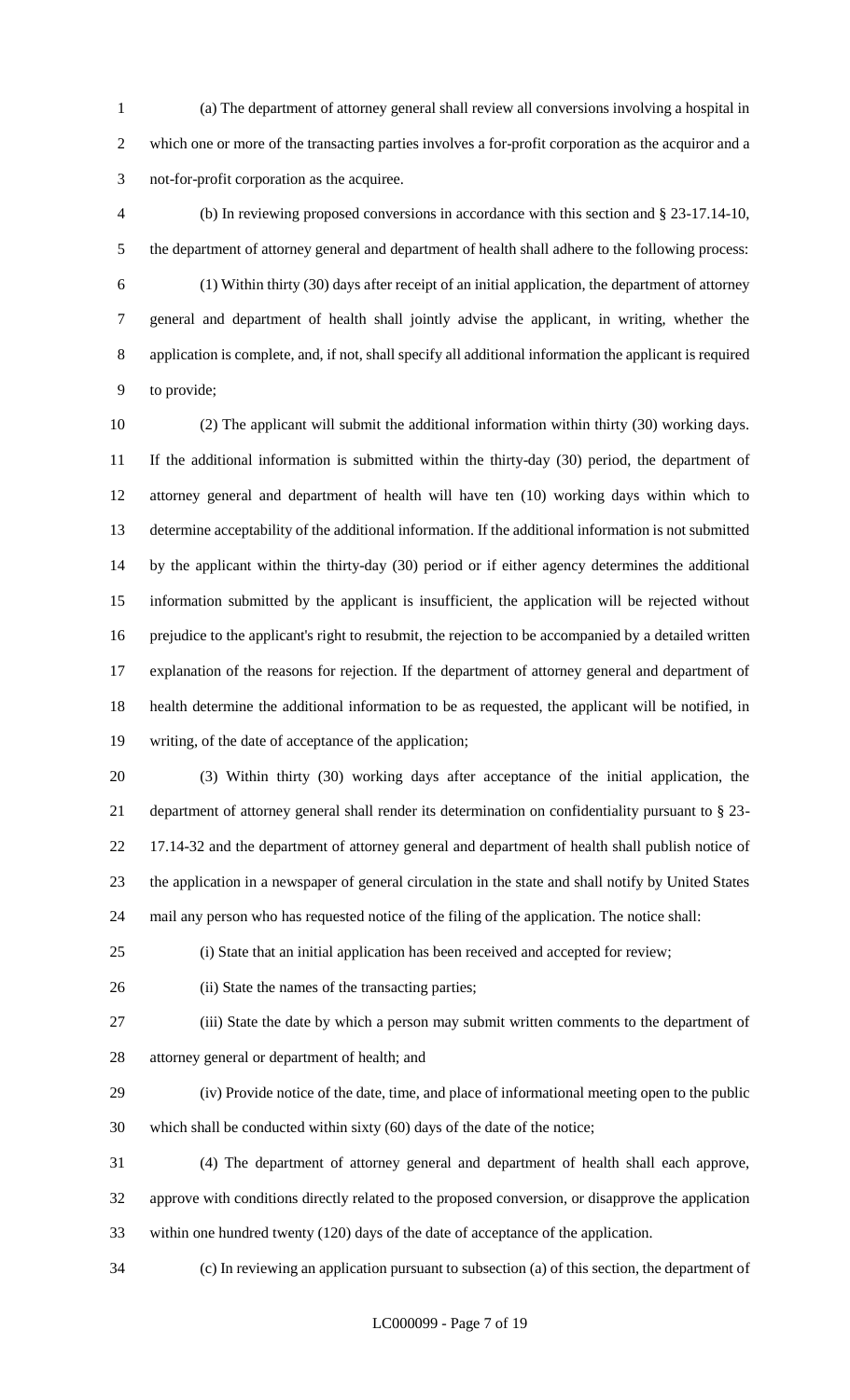- the attorney general shall consider the following criteria: (1) Whether the proposed conversion will harm the public's interest in trust property given, devised, or bequeathed to the existing hospital for charitable, educational, or religious purposes located or administered in this state; (2) Whether a trustee or trustees of any charitable trust located or administered in this state will be deemed to have exercised reasonable care, diligence, and prudence in performing as a fiduciary in connection with the proposed conversion; (3) Whether the board established appropriate criteria in deciding to pursue a conversion in relation to carrying out its mission and purposes; (4) Whether the board formulated and issued appropriate requests for proposals in pursuing a conversion; (5) Whether the board considered the proposed conversion as the only alternative or as the best alternative in carrying out its mission and purposes; (6) Whether any conflict of interest exists concerning the proposed conversion relative to members of the board, officers, directors, senior management, experts, or consultants engaged in connection with the proposed conversion including, but not limited to, attorneys, accountants, investment bankers, actuaries, healthcare experts, or industry analysts; (7) Whether individuals described in subsection (c)(6) of this section were provided with contracts or consulting agreements or arrangements that included pecuniary rewards based in whole, or in part on the contingency of the completion of the conversion; (8) Whether the board exercised due care in engaging consultants with the appropriate level of independence, education, and experience in similar conversions; (9) Whether the board exercised due care in accepting assumptions and conclusions provided by consultants engaged to assist in the proposed conversion; (10) Whether the board exercised due care in assigning a value to the existing hospital and its charitable assets in proceeding to negotiate the proposed conversion; (11) Whether the board exposed an inappropriate amount of assets by accepting in exchange for the proposed conversion future or contingent value based upon success of the new hospital; (12) Whether officers, directors, board members, or senior management will receive future contracts in existing, new, or affiliated hospital or foundations; (13) Whether any members of the board will retain any authority in the new hospital;
- (14) Whether the board accepted fair consideration and value for any management contracts made part of the proposed conversion;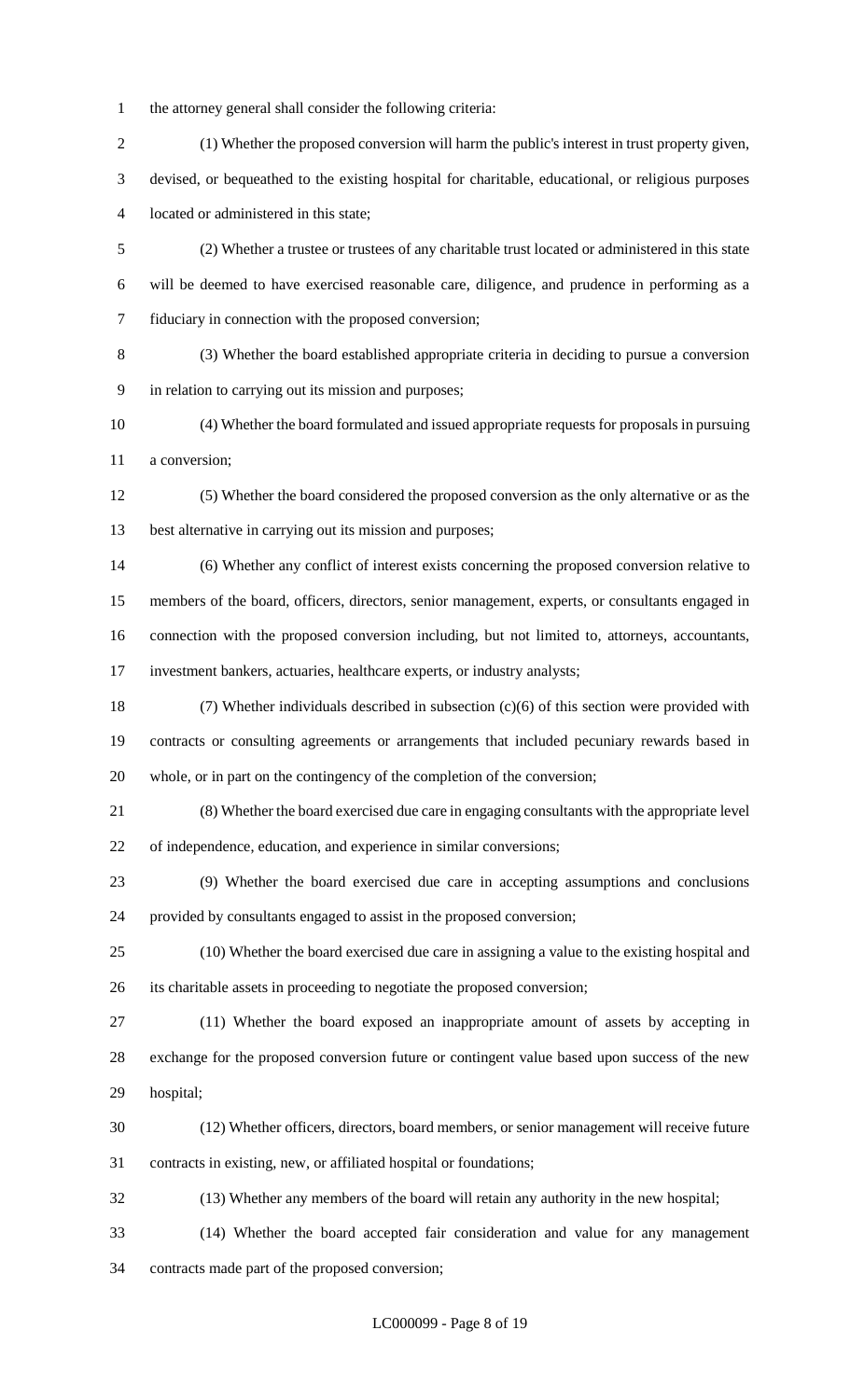(15) Whether individual officers, directors, board members, or senior management engaged legal counsel to consider their individual rights or duties in acting in their capacity as a fiduciary in connection with the proposed conversion;

 (16) Whether the proposed conversion results in an abandonment of the original purposes of the existing hospital or whether a resulting entity will depart from the traditional purposes and mission of the existing hospital such that a cy pres proceeding would be necessary;

 (17) Whether the proposed conversion contemplates the appropriate and reasonable fair market value;

 (18) Whether the proposed conversion was based upon appropriate valuation methods including, but not limited to, market approach, third-party report, or fairness opinion;

(19) Whether the conversion is proper under the Rhode Island Nonprofit Corporation Act;

(20) Whether the conversion is proper under applicable state tax code provisions;

(21) Whether the proposed conversion jeopardizes the tax status of the existing hospital;

 (22) Whether the individuals who represented the existing hospital in negotiations avoided conflicts of interest;

(23) Whether officers, board members, directors, or senior management deliberately acted

17 or failed to act in a manner that impacted negatively on the value or purchase price, or employee 18 terms or conditions of employment;

 (24) Whether the formula used in determining the value of the existing hospital was appropriate and reasonable which may include, but not be limited to, factors such as: the multiple factor applied to the "EBITDA" -- earnings before interest, taxes, depreciation, and amortization; the time period of the evaluation; price/earnings multiples; the projected efficiency differences between the existing hospital and the new hospital; and the historic value of any tax exemptions granted to the existing hospital;

 (25) Whether the proposed conversion appropriately provides for the disposition of proceeds of the conversion that may include, but not be limited to:

(i) Whether an existing entity or a new entity will receive the proceeds;

 (ii) Whether appropriate tax status implications of the entity receiving the proceeds have been considered;

 (iii) Whether the mission statement and program agenda will be or should be closely related with the purposes of the mission of the existing hospital;

 (iv) Whether any conflicts of interest arise in the proposed handling of the conversion's proceeds;

(v) Whether the bylaws and articles of incorporation have been prepared for the new entity;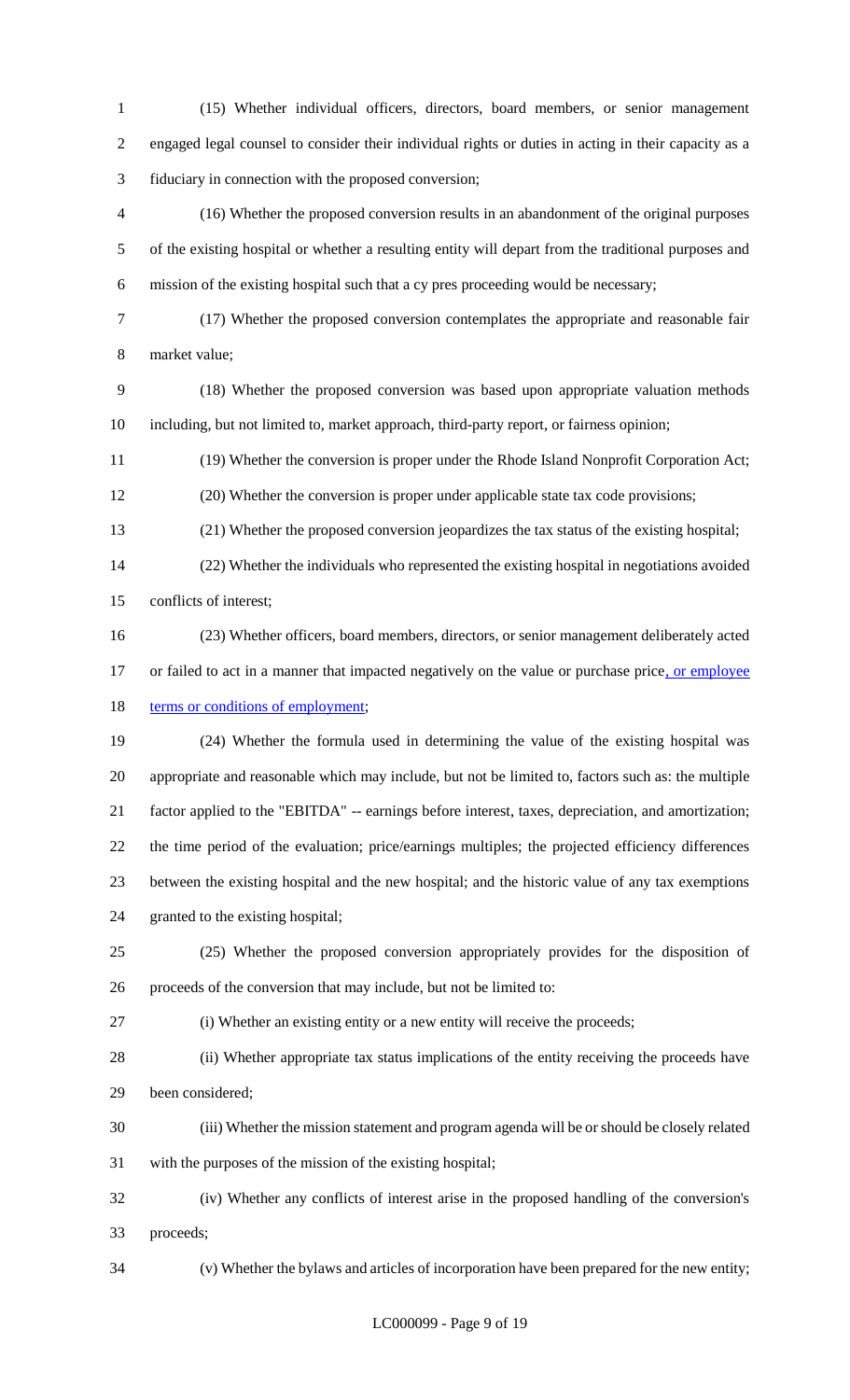(vi) Whether the board of any new or continuing entity will be independent from the new hospital; (vii) Whether the method for selecting board members, staff, and consultants is appropriate; (viii) Whether the board will comprise an appropriate number of individuals with experience in pertinent areas such as foundations, health care, business, labor, community programs, financial management, legal, accounting, grant making, and public members representing diverse ethnic populations and the interests of the affected community; and (ix) Whether the size of the board and proposed length of board terms are sufficient; (26) Whether the transacting parties are in compliance with the Charitable Trust Act, chapter 9 of title 18; (27) Whether a right of first refusal to repurchase the assets has been retained; (28) Whether the character, commitment, competence, and standing in the community, or 14 any other communities served by the transacting parties, are satisfactory, *failure to fully disclose*, or intentional obfuscation, misrepresentation, omission or withholding of relevant information from 16 state regulators, or failure to otherwise cooperate with state regulators during the regulatory review process, shall disqualify the applicant(s) from consideration, resulting in the summary rejection of 18 the application under review. Such rejection shall act as a bar against the submission of future 19 applications for a period of five (5) years; (29) Whether a control premium is an appropriate component of the proposed conversion; (30) Whether the value of assets factored in the conversion is based on past performance or future potential performance; and (31) Whether the proposed conversion is proper under chapter 36 of title 6 ("Rhode Island Antitrust Act"). **23-17.14-8. Review process and review criteria by department of health for conversions involving for-profit corporation as acquiror.** (a) The department shall review all proposed conversions involving a hospital in which one or more of the transacting parties involves a for-profit corporation as the acquiror and a not-for- profit corporation as the acquiree. (b) In reviewing an application for a conversion involving hospitals in which one or more of the transacting parties is a for-profit corporation as the acquiror the department shall consider the following criteria: (1) Whether the character, commitment, competence, and standing in the community, or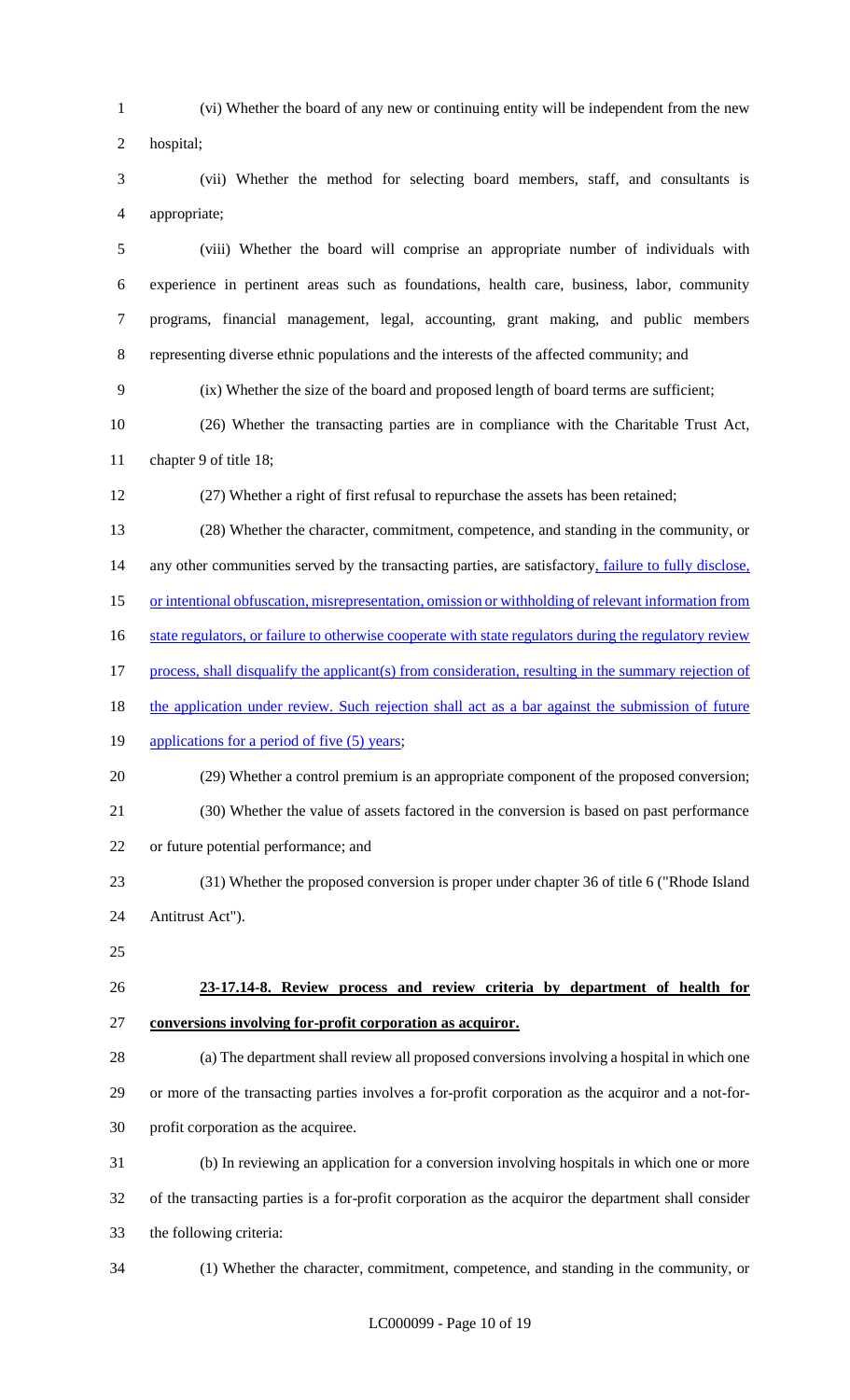1 any other communities served by the proposed transacting parties, are satisfactory, failure to fully disclose, or intentional obfuscation, misrepresentation, omission or withholding of relevant information from state regulators, or failure to otherwise cooperate with state regulators during the regulatory review process, shall disqualify the applicant(s) from consideration, resulting in the 5 summary rejection of the application under review. Such rejection shall act as a bar against the submission of future applications for a period of five (5) years; (2) Whether sufficient safeguards are included to assure the affected community continued access to affordable care; (3) Whether the transacting parties have provided clear and convincing evidence that the new hospital will provide health care and appropriate access with respect to traditionally underserved populations in the affected community; (4) Whether procedures or safeguards are assured to insure that ownership interests will not be used as incentives for hospital employees or physicians to refer patients to the hospital; (5) Whether the transacting parties have made a commitment to assure the continuation of 15 collective bargaining rights, if applicable, the continuation of current employee retirement, medical, 16 dental and paid time off benefits, the continuation of current employee wages and hours of work, and retention of the workforce; (6) Whether the transacting parties have appropriately accounted for employment needs at the facility and addressed workforce retraining needed as a consequence of any proposed restructuring; (7) Whether the conversion demonstrates that the public interest will be served considering the essential medical services needed to provide safe and adequate treatment, appropriate access and balanced health care delivery to the residents of the state; and (8) Whether the acquiror has demonstrated that it has satisfactorily met the terms and conditions of approval for any previous conversion pursuant to an application submitted under § 23-17.14-6. **23-17.14-11. Criteria for the department of health -- Conversions limited to not-for- profit corporations.** In reviewing an application of a conversion involving a hospital in which the transacting parties are limited to not-for-profit corporations, the department shall consider the following criteria: (1) Whether the character, commitment, competence, and standing in the community, or 33 any other communities served by the proposed transacting parties are satisfactory, failure to fully

34 disclose, or intentional obfuscation, misrepresentation, omission or withholding of relevant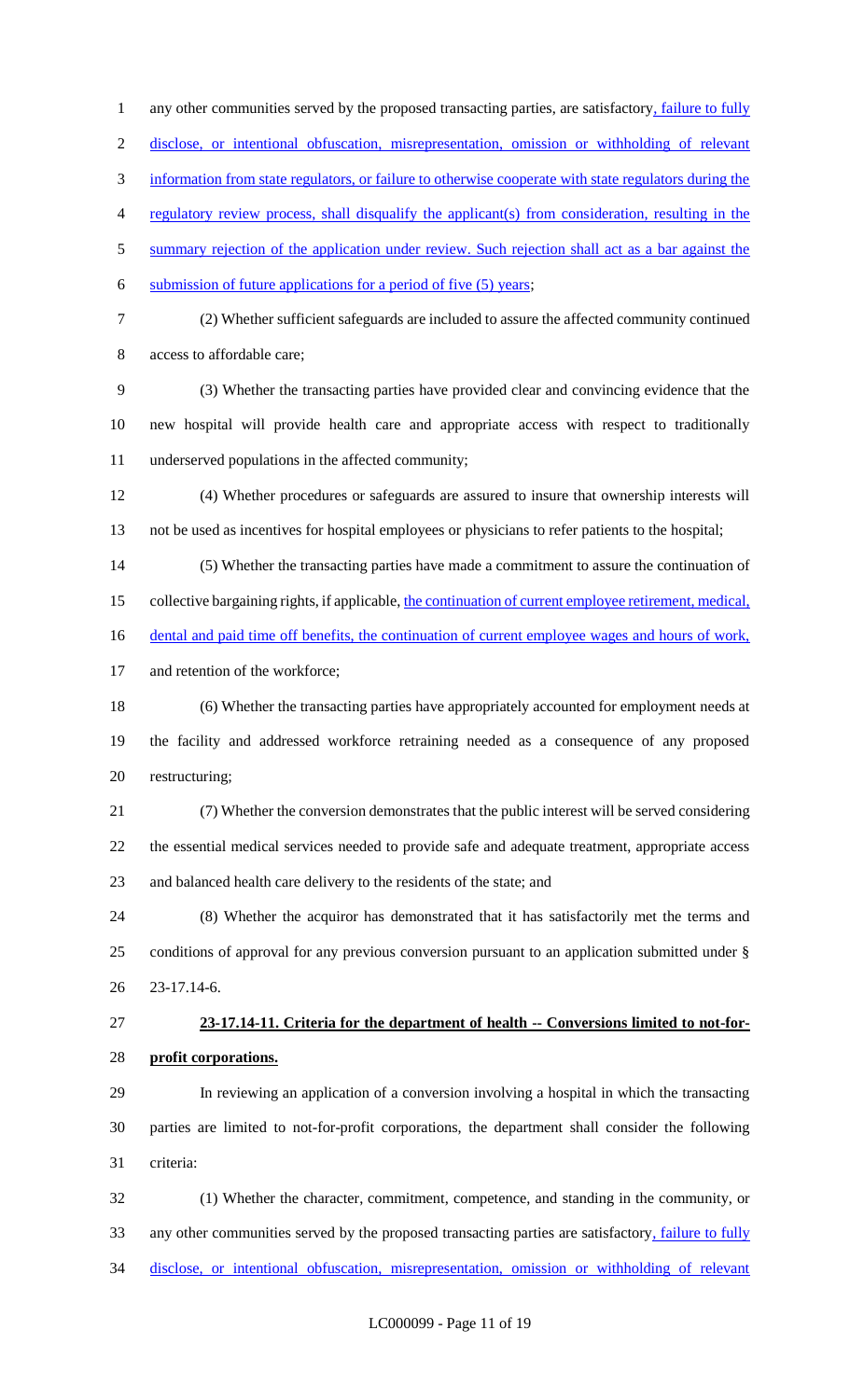- information from state regulators, or failure to otherwise cooperate with state regulators during the
- 2 regulatory review process, shall disqualify the applicant(s) from consideration, resulting in the
- summary rejection of the application under review. Such rejection shall act as a bar against the
- submission of future applications for a period of five (5) years;
- (2) Whether sufficient safeguards are included to assure the affected community continued access to affordable care;
- (3) Whether the transacting parties have provided satisfactory clear and convincing evidence that the new hospital will provide health care and appropriate access with respect to traditionally underserved populations in the affected community;
- (4) Whether procedures or safeguards are assured to insure that ownership interests will not be used as incentives for hospital employees or physicians to refer patients to the hospital;
- (5) Whether the transacting parties have made a commitment to assure the continuation of 13 collective bargaining rights, if applicable, the continuation of current employee retirement, medical, 14 dental and paid time off benefits, the continuation of current employee wages and hours of work, and retention of the workforce;
- (6) Whether the transacting parties have appropriately accounted for employment needs at the facility and addressed workforce retraining needed as a consequence of any proposed restructuring;
- (7) Whether the conversion demonstrates that the public interest will be served considering the essential medical services needed to provide safe and adequate treatment, appropriate access and balanced health care delivery to the residents of the state.
- 

# **23-17.14-12.1. Expedited review for unaffiliated community hospitals or not-for-profit hospitals.**

 (a) Notwithstanding §§ 23-17.14-6(a) and 23-17.14-10 of this chapter, if a proposed conversion involves: (1) Two (2) or more hospitals that are not in common control with another hospital; or (2) One hospital not under common control with another hospital and a hospital system parent corporation; or (3) Two (2) affiliated hospitals the conversion of which was previously approved in accordance with chapter 17.14 of title 23 and another hospital or hospital system parent 29 corporation, or (4) One or more hospital(s) that are determined to be distressed as under subsection (a)(2) of this section, including hospitals that are part of a not-for-profit hospital system parent 31 corporation, as acquiree, such conversion will be reviewed under an expedited review process conducted solely by the department of health (without derogation of the authority of the attorney general in accordance with § 23-17.14-21), only if the acquiree and acquiror are both nonprofit corporations exempt from taxation under section 501(a) of the United States Internal Revenue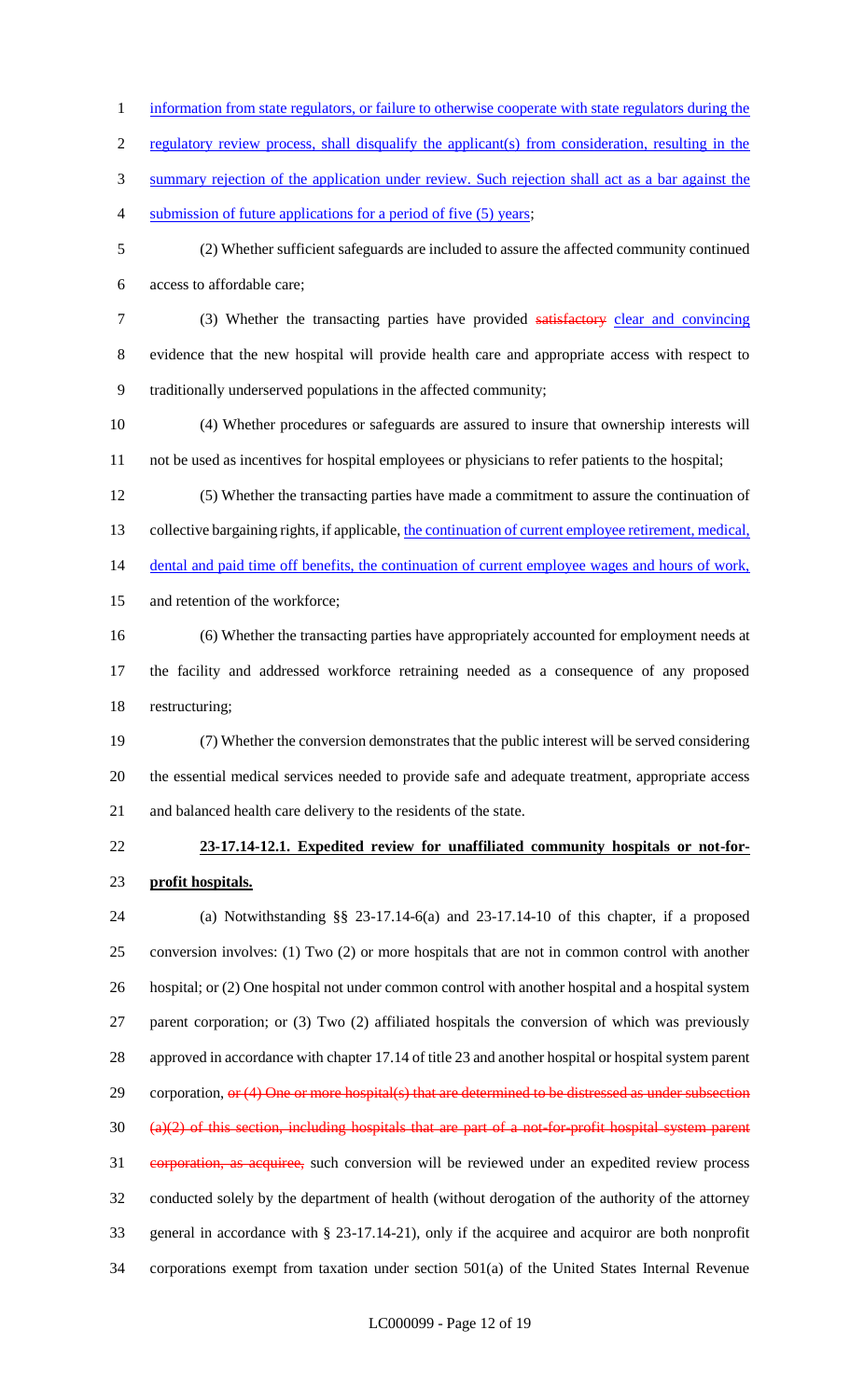1 Service Code as organizations described in section  $501(c)(3)$  of such code, or any successor provisions, and:

- (1) The acquiree and acquiror are both nonprofit corporations that have directly or 4 indirectly continuously operated at least one licensed hospital either in Rhode Island or in another jurisdiction either on its own or it is part of a health care system that has operated for at least the 6 preceding three (3) years for at least the preceding three (3) years; and
- 
- 7 (2) The acquiree operates one or more a distressed Rhode Island hospitals hospital facing
- 8 significant financial hardship that may impair its or their ability to continue to operate effectively
- 9 without the proposed conversion and have has been determined to be distressed by the director of
- 10 health based upon whether the **hospital**(s) hospital meets one or more of the following criteria:
- (i) Operating loss for the two (2) most recently completed fiscal years;
- (ii) Less than fifty (50) days cash-on-hand;
- 13 (iii) Current asset to liability ratio of less than one point five (1.5);
- (iv) Long-term debt to capitalization greater than seventy-five percent (75%);
- (v) Inpatient occupancy rate of less than fifty percent (50%);
- (vi) Would be classified as below investment grade by a major rating agency.
- (b) The transacting parties shall file an initial application pursuant to this section that shall
- 18 include the following the same information as required pursuant to § 23-17.14-6 with respect to
- each transacting party and the proposed conversion:
- 20 (1) A detailed summary of the proposed conversion;
- (2) Charter, articles of incorporation, or certificate of incorporation for the transacting parties and their affiliated hospitals, including amendments thereto;
- (3) Bylaws and organizational charts for the transacting parties and their affiliated hospitals;
- (4) Organizational structure for the transacting parties and each partner, affiliate, parent,
- subsidiary, or related legal entity in which either transacting party has a twenty percent (20%) or
- greater ownership interest or control;
- (5) All documents, reports, meeting minutes, and presentations relevant to the transacting parties' board of directors' decision to propose the conversion;
- (6) Conflict of interest policies and procedures;

 (7) Copies of audited income statements, balance sheets, and other financial statements for the past three (3) years for the transacting parties and their affiliated hospitals where appropriate and to the extent they have been made public, audited interim financial statements and income statements together with detailed descriptions of the financing structure of the proposed conversion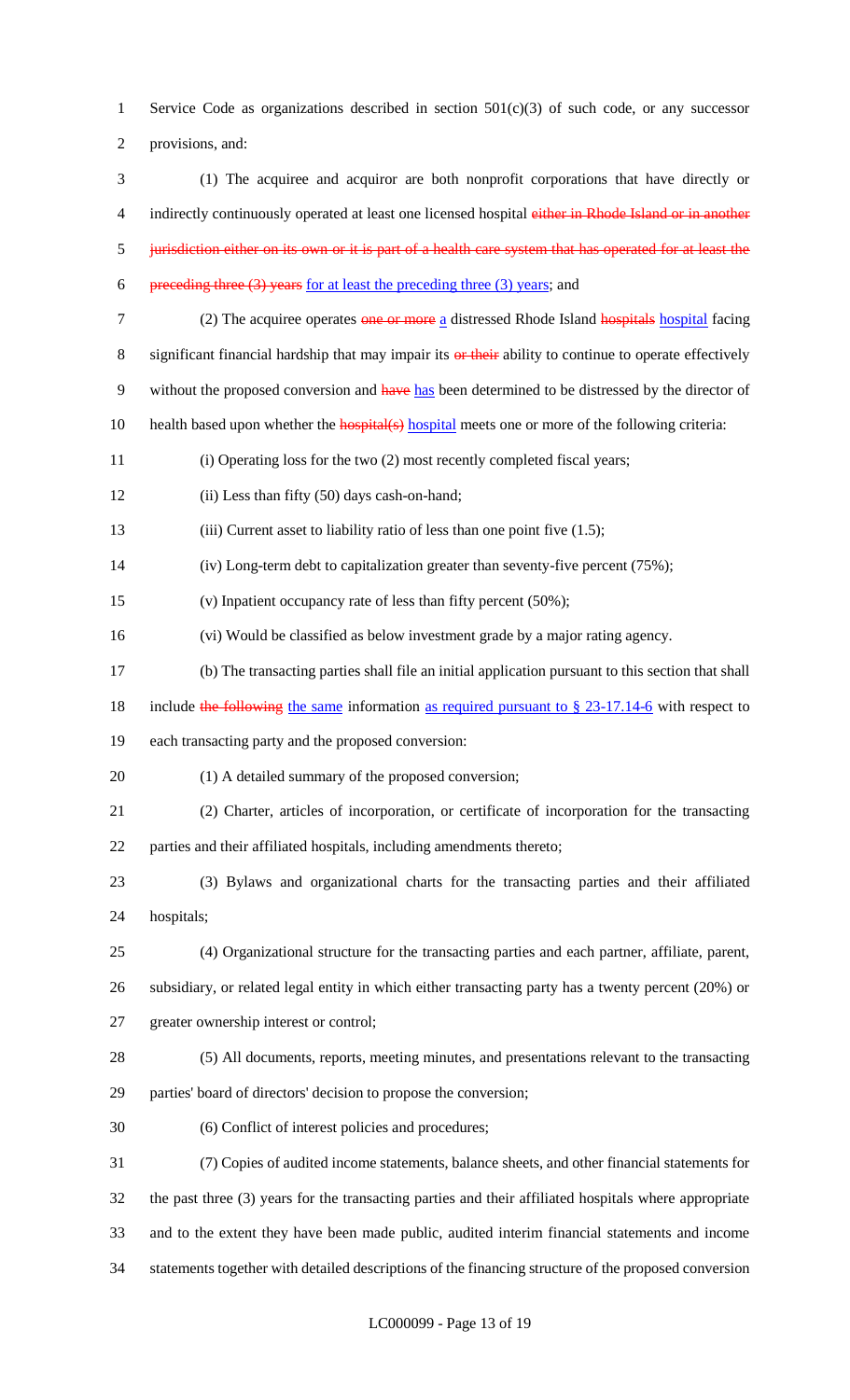including equity contribution, debt restructuring, stock issuance, and partnership interests;

 (8) Copies of reports analyzing the proposed conversion during the past three (3) years including, but not limited to, reports by appraisers, accountants, investment bankers, actuaries and other experts;

 (9) Copies of current conflict of interest forms from all incumbent or recently incumbent officers, members of the board of directors or trustees and senior managers of the transacting parties; "incumbent or recently incumbent" means those individuals holding the position at the time the application is submitted and any individual who held a similar position within one year prior to the application's acceptance;

 (10) Copies of all documents related to: (i) Identification of all current charitable assets; (ii) Accounting of all charitable assets for the past three (3) years; and (iii) Distribution of charitable assets for the past three (3) years including, but not limited to, endowments, restricted, unrestricted, and specific purpose funds as each relates to the proposed conversion;

 (11) A description of the plan as to how the affiliated hospitals will provide consolidated healthcare services during the first three (3) years following the conversion;

 (12) Copies of plans for all hospital departments and services that will be eliminated or 17 significantly reduced during the first three (3) years following the conversion; and

 (13) Copies of plans relative to staffing levels for all categories of employees during the first three (3) years following the conversion.

 (c) In reviewing an application under an expedited review process, the department shall consider the criteria in § 23-17.14-11.

 (d) Within twenty (20) working days of receipt by the department of an application satisfying the requirements of subsection (b) above, the department will notify and afford the public an opportunity to comment on the application.

 (e) The decision of the department shall be rendered within ninety (90) days of acceptance of the application under this section.

 (f) Costs payable by the transacting parties under § 23-17.14-13 in connection with an expedited review by the department under this section shall not exceed twenty-five thousand dollars (\$25,000) per one hundred million dollars (\$100,000,000) of total net patient service revenue of the acquiree and acquiror in the most recent fiscal year for which audited financial statements are available.

 (g) Following a conversion, the new hospital shall provide on or before March 1 of each calendar year a report in a form acceptable to the director containing all updated financial information required to be disclosed pursuant to subsection (b)(7) of this section.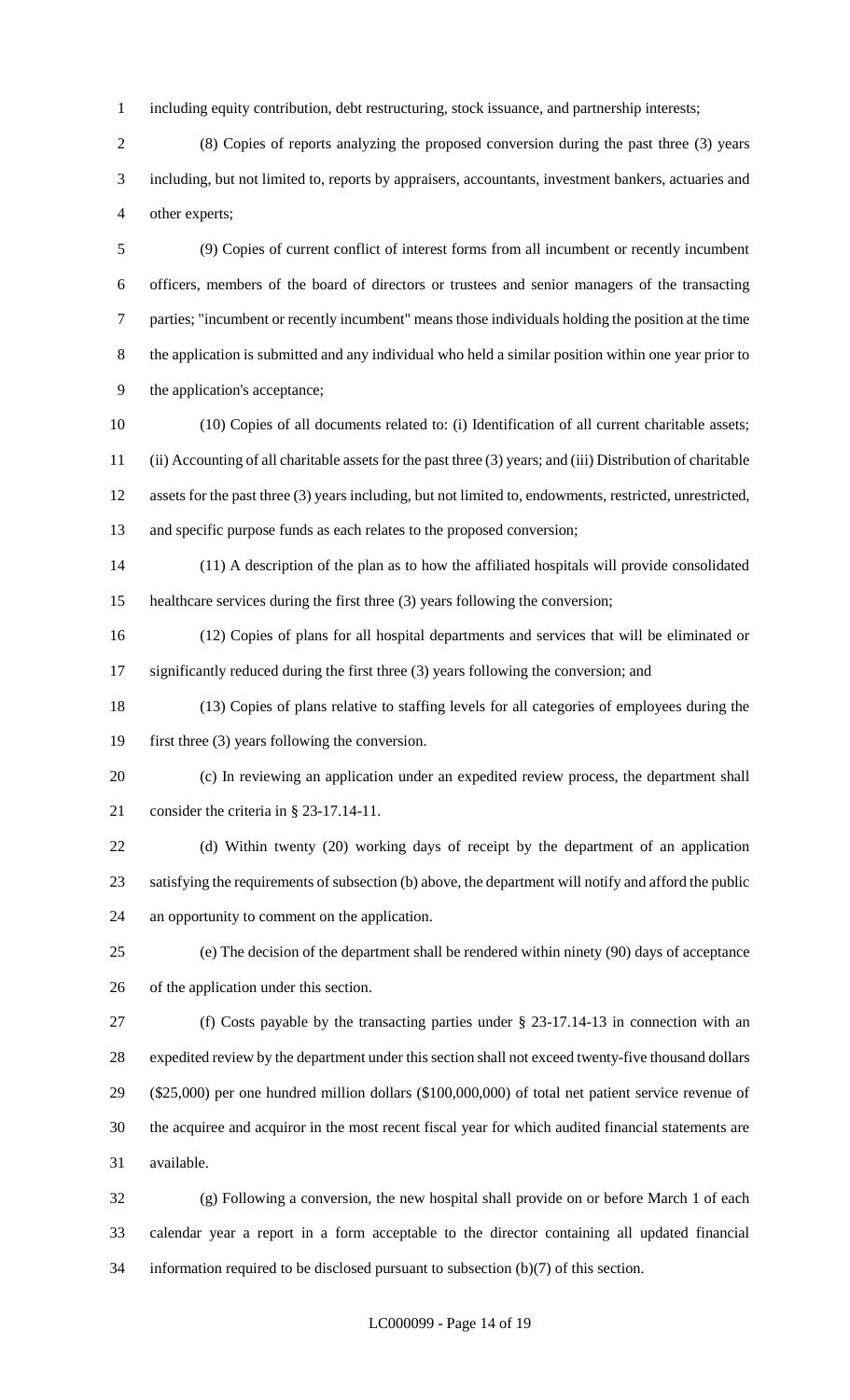(h) If an expedited review is performed by the department pursuant to this section, the 2 department of attorney general shall perform a review of the proposed transaction pursuant to  $\S 23$ - 17.14-10(b) and the criteria for conversions limited to not-for-profits as it deems necessary, including, at a minimum, its impact upon the charitable assets of the transacting parties. The attorney general's review shall be done concurrently with the department of health review and shall not extend the length of the review process. For this review, the department of attorney general shall be entitled to costs in accordance with § 23-17.14-13 and subsection (f) of this section.

# **23-17.14-14. Investigations -- Notice to attend -- Court order to appear -- Contempt.**

 (a) The director or the attorney general shall conduct investigations in discharging the duties required under this chapter. For purposes of this investigation, the director or the attorney general may require any person, agent, trustee, fiduciary, consultant, institution, association, or corporation directly related to the proposed conversion to appear at any time and place that the director or the attorney general shall designate, then and there under oath and conducted with a stenographic record to produce for the use of the director and/or the attorney general any and all documents and any other information relating directly to the proposed conversion that the director or the attorney general may require, including, but not limited to, interviews, testimony, or statements.

 (b) Whenever the director or the attorney general may require the attendance of any person as provided in subsection (a), the director and/or the attorney general shall issue a notice setting the time and place when the attendance is required and shall cause the notice to be delivered or sent by registered or certified mail to the person at least fourteen (14) days before the date fixed in the notice for the attendance.

 (c) If any person receiving notice pursuant to this provision neglects to attend or remain in attendance so long as may be necessary for the purposes that the notice was issued, or refuses to produce information requested, any justice of the superior court for the county within which the inquiry is carried on or within which the person resides or transacts business, upon application by the director, the attorney general, or any transacting party shall have jurisdiction to hear and consider on an expedited basis the request, and if appropriate and relevant to the consideration of proposed conversion, may issue to the person an order requiring the person to appear before the director or the attorney general there to produce for the use of the director or the attorney general evidence in accordance with the terms of the order of the court, and any failure to obey the order of the superior court may be punished by the court as contempt of court.

 (d) In the event the applicant(s) fails to comply with any aspect of the review process, or fails to comply with the conditions attached to a prior conversion, the application(s) shall be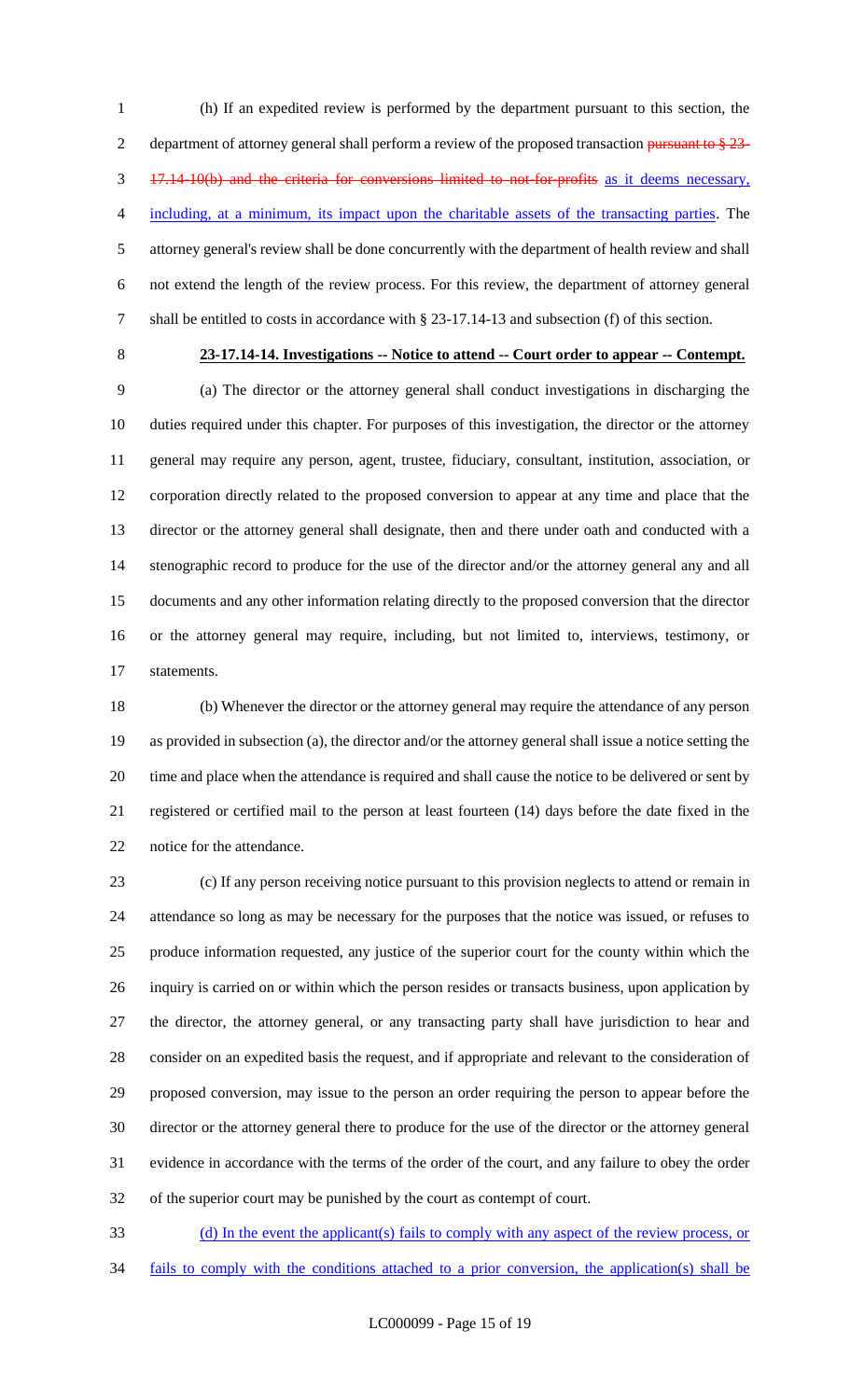#### 1 summarily rejected.

**23-17.14-17. Perjury.**

 Any person who is found to have testified falsely under oath before the legislature, the department of health, or the attorney general pursuant to this chapter shall be subject to prosecution for perjury and be subject to the penalties set forth in § 23-17.14-30, and the application shall be summarily rejected with the applicant being barred from participating in a hospital conversion for  $five (5) years$ .

# **23-17.14-28. Concurrent approval -- License.**

 (a) The director may consider the requirement of this chapter and the requirements of §§ 23-17-1 -- 23-17-45 together upon completion of the initial application. The director may approve, approve with conditions, or disapprove one or both requests filed pursuant to this chapter, including expedited review under § 23-17.14-12.1, and §§ 23-17-1 -- 23-17-45. The approvals of the director required by this chapter shall be subject to chapter 35 of title 42. For any conversion subject to this chapter, the director may combine any hearings required by this chapter with any hearings on similar or related matters required by §§ 23-17-1 -- 23-17-45 and shall consider issues of market share especially as they affect quality, access, and affordability of services.

 (b) Any approval of a conversion involving a for-profit corporation as an acquiror shall be subject to any conditions as determined by the director of health, provided those conditions relate to the purpose of this chapter. The conditions may include, but not be limited to, the conditions contained in this subsection. In the event the director determines that one or more of the conditions contained in this subsection are not appropriate or desirable in a particular conversion, the director shall include the rationale for not including the condition(s) in any approval.

 (1) Maintain a governing body for each converted hospital whose membership shall include uncompensated, independent individuals who reside in Rhode Island;

 (2) Make a financially reasonable contribution to support the state's coordinated health planning process;

 (3) Adhere to reasonable restrictions on financial incentives to patient or health plan enrollees to receive hospital services outside of the state of Rhode Island;

 (4) Keep the new hospital open and operational for a reasonable minimum period of time; (5) Make a reasonable minimum investment to support primary care in the Rhode Island communities served by the new hospital;

 (6) Not enter into any contract or other service or purchasing arrangements with an affiliated legal entity except for contracts or arrangements to provide services or products that are reasonably necessary to accomplish the healthcare purposes of the relevant hospital and for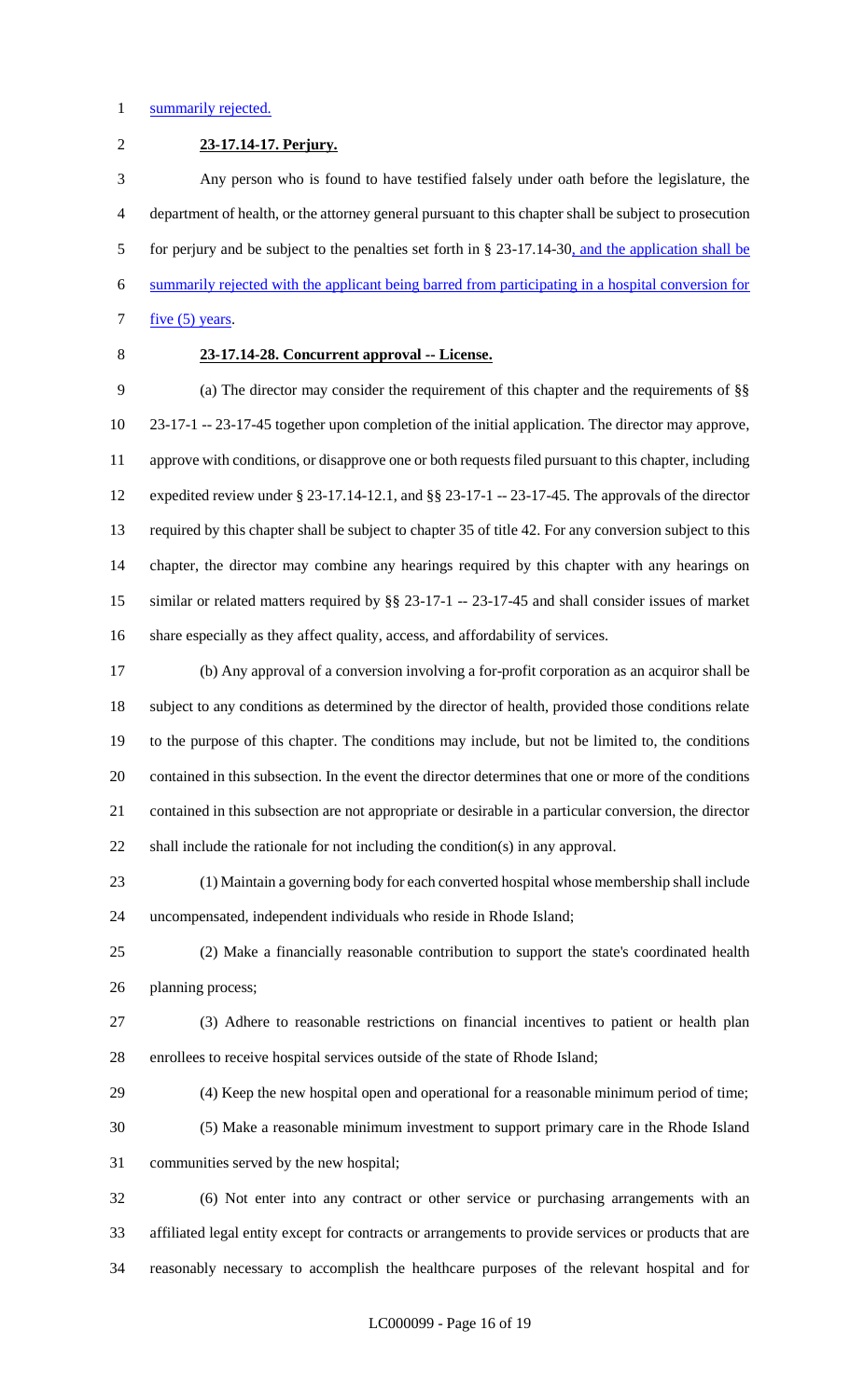compensation that is consistent with fair-market value for the services actually rendered, or the

products actually provided;

3 (7) Report to the director on annual distributions of profit to owners; and (8) Require that any corporate allocation, or equivalent charge, to any affiliated organization(s) in any hospital fiscal year not exceed reasonable fair-market value for the services

6 rendered or the assets purchased or leased from the affiliate $\div$ ; and

(9) Make a reasonable minimum investment to maintain current employment levels,

current employee retirement, medical, dental and paid time-off benefits, current employee rates of

pay and hours of work.

 (c) Any approval of a conversion involving a for-profit corporation as an acquiror shall be subject to any conditions as determined by the attorney general, provided those conditions relate to the purpose of this chapter. The conditions may include, but not be limited to, the acquiror's adherence to a minimum investment to protect the assets, financial health, and well-being of the new hospital and for community benefit. In the event the attorney general determines that the conditions contained in this subsection are not appropriate or desirable in a particular conversion, the attorney general shall include the rationale for not including the condition(s) in any approval.

 (d) For a period of five (5) years following the effective date of the conversion, when approval of a conversion involves either a not-for-profit or a for-profit corporation as an acquiror:

 (1) The acquiror shall file reports with the department and the attorney general on or before March 1st of each calendar year detailing compliance with the conditions in subsection (b) and any other conditions on the conversion approval or license of the new hospital. Failure to comply with any of the conditions or the charity care requirements contained in § 23-17.14-15 shall be cause for penalties to be applied in accordance with § 23-17.14-30;

 (2) The department of health and the department of attorney general shall monitor, assess, and evaluate the acquiror's compliance with all of the conditions of approval, as well as annually review the impact of the conversion on healthcare costs and services within the communities served;

 (3) The acquiror shall pay for the costs of the department of health and the department of attorney general in performing the monitoring, evaluation, and assessment in an amount to be determined by the attorney general or the director as they deem appropriate, which should be placed in escrow during the term of the monitoring period. No application for a conversion made pursuant to the requirements of this chapter shall be approved unless an agreement has been executed with the attorney general and the director for the payment of reasonable costs in accordance with this section; and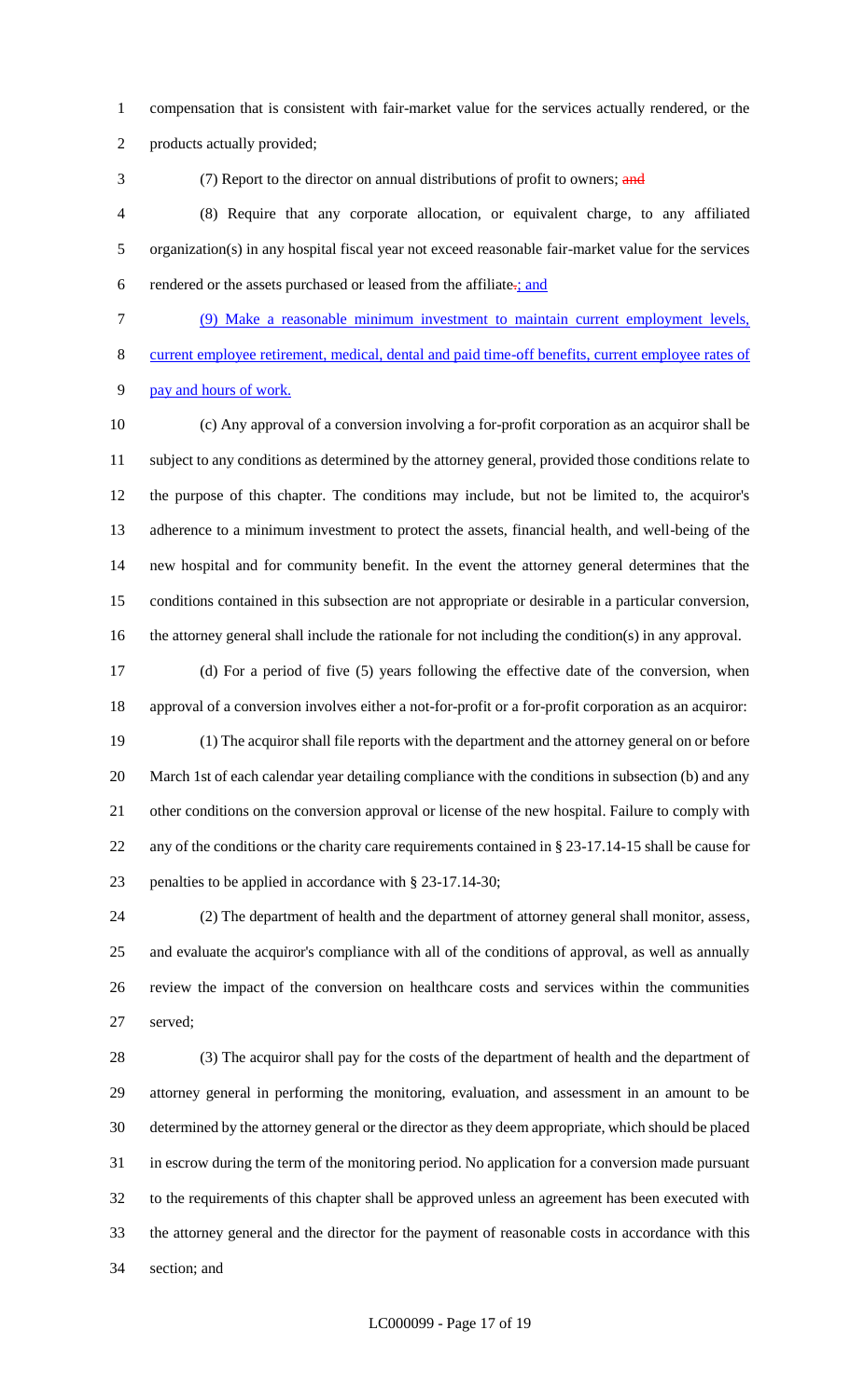(4) The department and/or the attorney general may seek immediate relief in the superior court to enforce any conditions of approval of a conversion, and may impose penalties for noncompliance pursuant to § 23-17.14-30.

#### **23-17.14-30. Failure to comply -- Penalties.**

 If any person knowingly violates or fails to comply with any provision of this chapter or willingly or knowingly gives false or incorrect information:

 (1) The director or attorney general may, after notice and opportunity for a prompt and fair hearing to one or more transacting parties, deny, suspend, or revoke a license, or in lieu of suspension or revocation of the license, may order the licensee to admit no additional persons to the facility, to provide health services to no additional persons through the facility, or to take any corrective action necessary to secure compliance under this chapter, and impose a fine of not more 12 than two million dollars  $(\$2,000,000)$ ; and

 (2) The attorney general may, after notice and opportunity for a prompt and fair hearing to one or more transacting parties, take any corrective action necessary to secure compliance under 15 this chapter, and impose a fine of not more than two million dollars  $(\$2,000,000)$ .; and

(3) Failure to fully disclose, or intentional obfuscation, misrepresentation, omission or

withholding of relevant information from state regulators, or failure to otherwise cooperate with

state regulators during the regulatory review process, shall disqualify the applicant(s) from

consideration, resulting in the summary rejection of the application under review. Such rejection

20 shall act as a bar against the submission of future applications for a period of five (5) years.

SECTION 3. This act shall take effect upon passage.

======== LC000099 ========